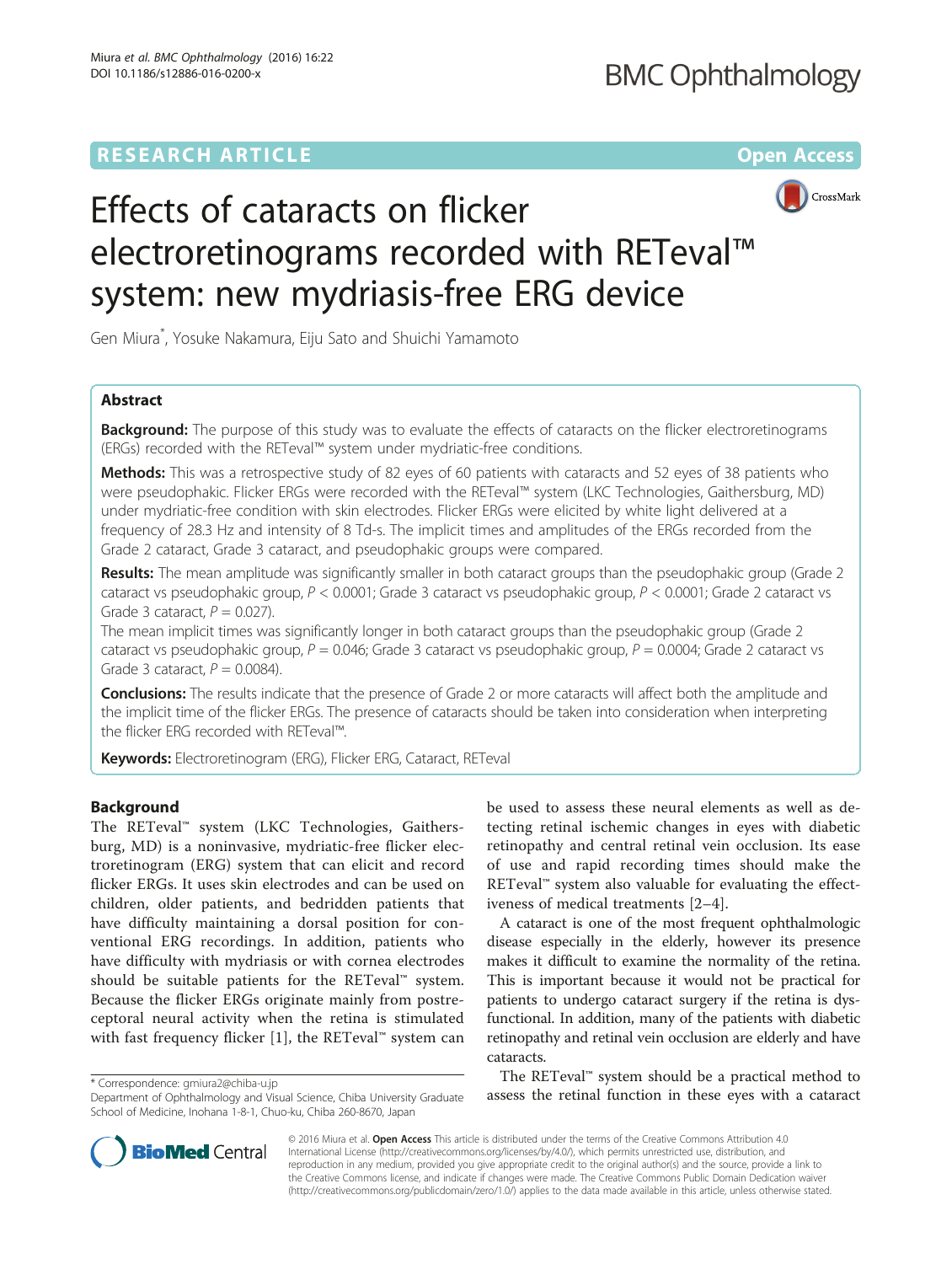because it can be performed rapidly, about 1 min/eye, without mydriasis and topical anesthetics. Therefore, it is important to determine how cataracts would affect the results of RETeval™ system. There have been studies that examined the relationship between the conventional ERGs and cataracts [[5, 6](#page--1-0)], but as best we know, there has not been any studies published on the effects of cataracts on the flicker ERGs recorded with the RETeval™ system of a mydriatic-free condition.

Thus, the purpose of this study was to evaluate the effects of cataracts on the flicker ERGs recorded with the RETeval™ system. To accomplish this, we recorded flicker ERGs with the RETeval™ system from patients with different degrees of cataract and patients who were pseudophakic. We compared the amplitudes and implicit times of the flicker ERGs recorded from the three groups.

#### Methods

This was a retrospective study of 82 eyes of 60 patients with cataracts and 52 eyes of 38 patients who were pseudophakic, i.e., who had an implanted intra ocular lens (IOL). All of the pseudophakic patients had undergone cataract surgery at the Chiba University Hospital. The procedures used in this study conformed to the tenets of the Declaration of Helsinki and were approved by the Institutional Review Board of Chiba University Hospital (number 2075). An informed consent was obtained from each patient for the surgery and for the ERG recordings.

All patients had a complete ophthalmic examination including measurements of the best-corrected visual acuity (BCVA), intraocular pressure, slit-lamp examination, and indirect ophthalmoscopy. The BCVA was measured monocularly using a Japanese standard Landolt ring chart (System Charts SC-2000 Nidek Instruments, Gamagori, Japan) at a test distance of 5 m. The decimal visual acuity values were converted to the logarithm of the minimum angle of resolution (logMAR) units for the statistical analyses.

The subjects with cataracts were divided into Grade 2 and Grade 3 cataract groups based on the Emery-Little classification [[7\]](#page--1-0).

Subjects with an implanted intraocular lens (IOL) were placed in the pseudophakic group and tested in the same way. Thus, the implicit times and amplitudes of the ERGs of the Grade 2 cataract, Grade 3 cataract, and pseudophakic group were compared.

There were 82 eyes of 60 patients (29 men and 31 women) whose mean age was  $76.2 \pm 6.4$  years with a range of 62–87 years in the two cataract groups. The patients did not have any other abnormalities in the anterior segment, media, and fundus and were divided into Grade 2 or Grade 3 cataract groups. There were 60 eyes of 43 patients in the Grade 2 cataract group and22 eyes of 17 patients in the Grade 3 cataract group. The mean age in the Grade 2 group was  $75.2 \pm 6.2$  years (range, 64– 87 years) and that in the Grade 3 group was  $78.5 \pm 6.2$ years (range, 67–87 years).

We evaluated 52 eyes of 38 patients (19 men and 19 women) in the pseudophakic group. The mean age was 75.7 ± 5.6 years (range, 63–87 years). All eyes had undergone phacoemulsification and intraocular lens implantation surgery through a superior sclera-corneal incision between June 2014 and July 2015 without any complications. Yellow-colored acrylic foldable intraocular lenses were implanted in all cases. Cases without any surgery-related complications and cases without any abnormalities in the anterior segment or fundus before and after cataract surgery were included for pseudophakic group. Eyes with refractive errors (spherical equivalents) greater than 6 diopters, and patients diagnosed with diabetes mellitus were excluded from this study.

Flicker ERGs were recorded with the RETeval™ system (LKC Technologies, Gaithersburg, MD) from all patients under mydriatic-free conditions. The pupil sizes of all subjects were in the range of 2–4 mm during ERG recording. Skin electrodes were used to pick up the ERGs that were elicited by white light at a frequency of 28.3 Hz and intensity of 8 Td-s, which is the recommended default setting for flicker ERGs for eyes without dilation in the RETeval™ system. No background light was used in this study. The contralateral eye was covered during examination. We used the values of amplitudes and implicit times of the fundamental component that were automatically analyzed, reconstructed and displayed by the RETeval™ system using a special algorithm.

Wilcoxon signed ranks test and Bonferroni multiple comparison tests were used to determine the significance of the differences in the amplitudes and implicit times of the flicker ERGs for the Grade 2, Grade 3, and pseudophakic groups. Pearson correlations tests were calculated to determine the significance of the correlations between the age and the amplitudes and implicit times of the flicker ERGs. A  $P$  value of <0.05 was considered statistically significant.

#### Results

The mean BCVA was  $0.26 \pm 0.24$  logMAR units with a range of 1.10 to −0.08 logMAR units for the Grade 2 cataract group,  $0.67 \pm 0.51$  logMAR units with a range of 2 to 0.15 logMAR units for the Grade 3 cataract group, and  $-0.01 \pm 0.12$  logMAR units with a range of 0.52 to −0.08 logMAR units for the pseudophakic group. The BCVA was significantly reduced by the cataracts (Grades 2 cataract vs pseudophakic group,  $P < 0.0001$ ; Grade 3 cataract vs pseudophakic group,  $P < 0.0001$ ; Grade 2 cataract vs Grade 3 cataract,  $P < 0.0001$ ).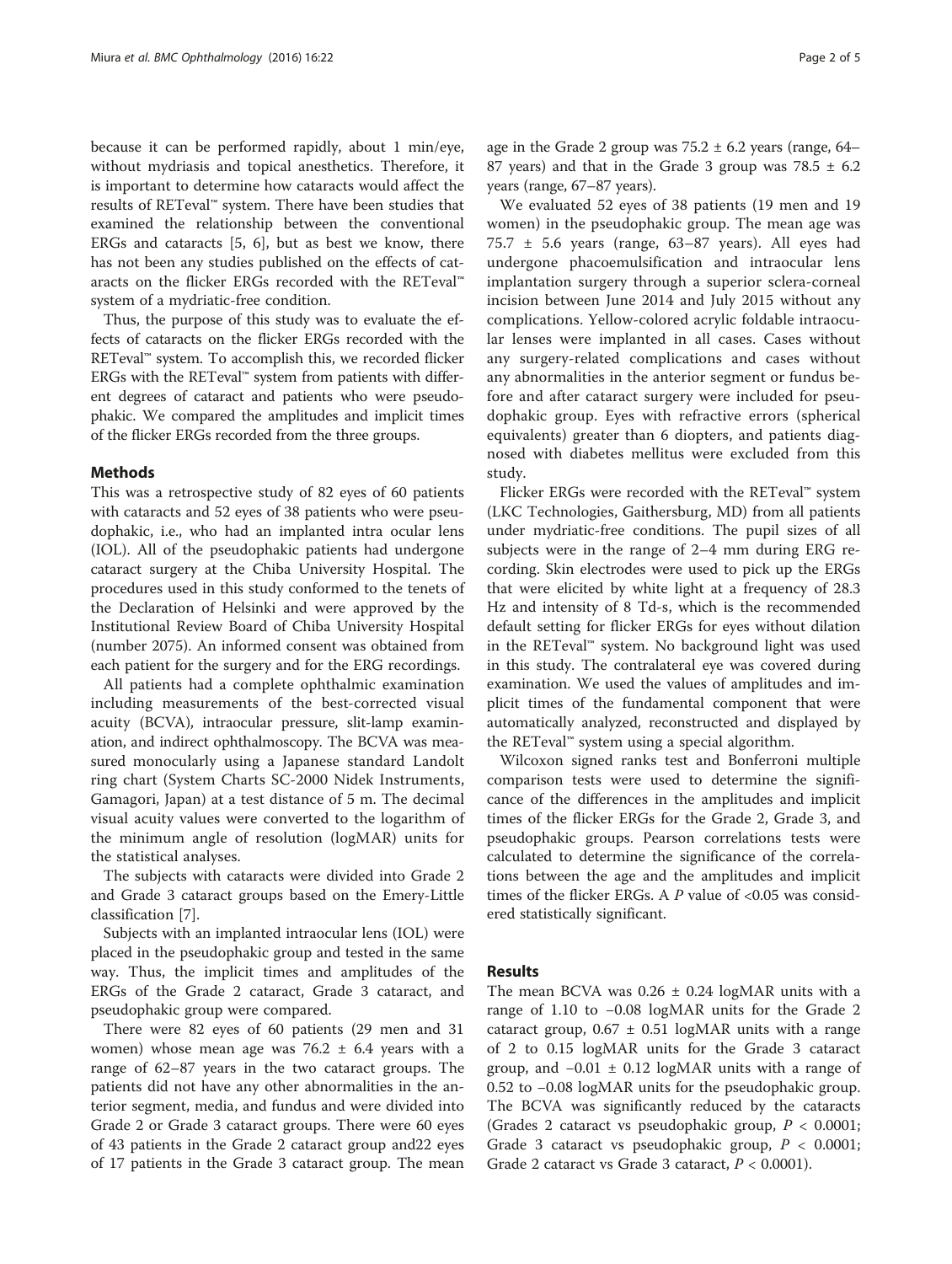The average amplitude of the flicker ERGs was 9.2 ± 3.7 μV for the Grade 2 cataract group,  $7.1 \pm 2.1$  μV for the Grade 3 cataract group, and  $13.0 \pm 4.4$   $\mu$ V for the pseudophakic group. The average implicit time was 35.5  $\pm$  1.8 ms for the Grade 2 cataract group, 37.0  $\pm$  2.1 ms for the Grade 3 cataract group, and  $34.7 \pm 1.8$  ms for the pseudophakic group.

The mean amplitude of the flicker ERGs was significantly smaller in both cataract groups than the pseudophakic group (Grade 2 cataract vs pseudophakic group,  $P < 0.0001$ ; Grade 3 cataract vs pseudophakic group, P < 0.0001; Grade 2 cataract vs Grade 3 cataract,  $P = 0.027$ ; Fig. 1a).

The mean implicit times was significantly longer in both cataract groups than the pseudophakic group (Grade 2 cataract vs pseudophakic group,  $P = 0.0147$ ;

*P* < 0.0001

*P* = 0.027

 $9.2 \pm 3.7$   $7.1 \pm 2.1$ 

 $P = 0.0012$ 

37.0±2.1

*P* < 0.0001

IOL Grade 2 Grade 3

*P* < 0.0001

 $P = 0.0147$ 

 $35.5 \pm 1.8$ 

 $\Omega$ 

34

36

38

40

4

8

13.0±4.4

**b**<br>Amplitudes of flicker ERGs (µV)

 $\mathbf b$ 

Amplitudes of flicker ERGs (µV)

12

16

20

**a**

Grade 3 cataract vs pseudophakic group,  $P < 0.0001$ ). The mean implicit times of the flicker ERGs in the Grade 2 cataract was significantly shorter than that in the Grade 3 cataract group ( $P = 0.0012$ ; Fig. 1b).

The age of IOL group did not show significant correlation between both the amplitudes ( $r = -0.078$ ,  $P = 0.59$ ; Fig. 2a) and the implicit times  $(r = 0.095, P = 0.51;$ Fig. 2b) of flicker ERGs with the RETeval™ system.

In the two cataract groups, 70 eyes had nuclear cataract and 12 eyes had cortical cataract.

The average amplitude of the flicker ERGs was 8.7 ± 3.5 μV for eyes with nuclear cataract and 8.5  $\pm$  3.2 μV for eyes with cortical cataract. There was no significant difference between amplitudes of both types of cataract  $(P = 0.29)$ .





amplitudes of the flicker ERGs of all three groups recorded with the RETeval™ system were not correlated with the ages ( $r = -0.078$ ,  $P = 0.59$ ,  $n = 52$ ; Pearson correlation coefficient). **b**: The implicit times of the flicker ERGs of all three groups were also not correlated with the ages ( $r = 0.095$ ,  $P = 0.51$ ,  $n = 52$ ; Pearson correlation coefficient)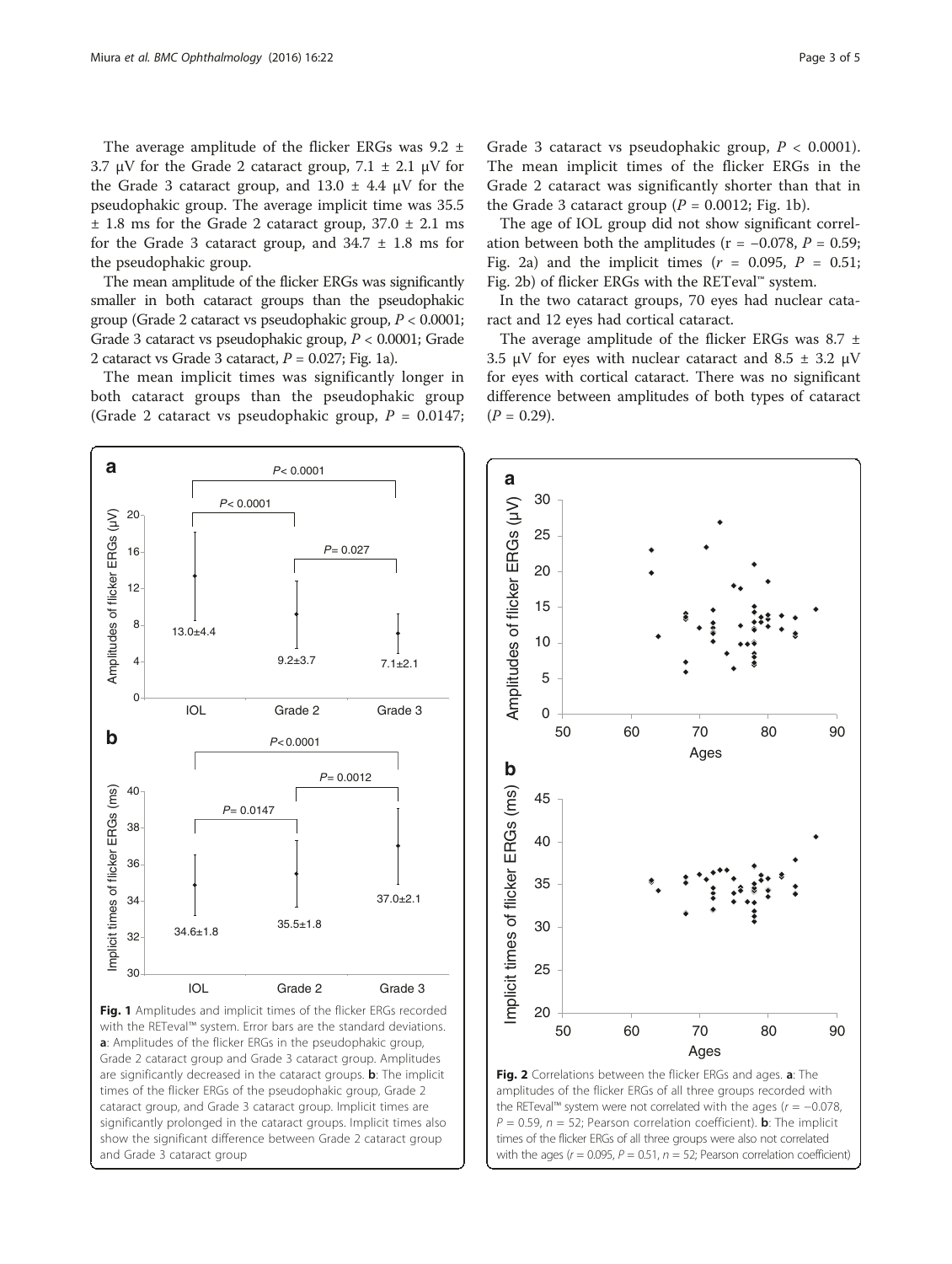The average implicit time was  $36.0 \pm 1.9$  ms for eyes with nuclear cataract and  $35.3 \pm 2.4$  ms for eyes with cortical cataract. There was no significant difference between implicit times of both types of cataract ( $P = 0.64$ ).

### **Discussion**

Some of the earlier studies reported that the amplitude of flash ERGs recorded with conventional systems were significantly reduced in eyes with a cataract but other studies reported that they were not reduced [[8, 9\]](#page--1-0). Although a cataract can reduce the intensity of the stimulating light which would reduce the amplitude of the ERGs, it also scatters the light thus stimulating a larger area of the retina which would increase the amplitude of the ERGs [\[10\]](#page--1-0). Previous studies had shown that a cataract will reduce the density of the multifocal ERGs (mfERGs) in the macular area but increase the peripheral mfERGs because of the light scattering [[11, 12](#page--1-0)]. These differences in the stimulating conditions caused by cataracts may explain the differences in the amplitudes reported.

The flicker ERGs recorded with the RETeval™ system were done under mydriatic-free conditions, and the pupils would be constricted with the continuous stimulation. Thus, it was assumed that light scattering might be reduced which should then reduce the amplitude of the flicker ERGs. In addition, the contribution of the peripheral retina to the flicker ERGs should be minimal because the flicker ERGs originate mainly from the cone system.

Recently Kato et al. reported that as pupil size increased, the implicit times of the flicker ERGs recorded with RETeval™ system were significantly prolonged for larger pupil sizes. They assumed that the Stiles-Crawford effect is explainable reason for their results in that paper [[13](#page--1-0)]. However, they showed that there were no significant differences in implicit times under 6 mm pupil size in their report.

As best we know, there are no reports on the relationship between the implicit times of the flicker ERGs and media opacities. In our patients, the average implicit time of the Grade 3 cataract group was significantly longer than that of eyes in the Grade 2 cataract group and the pseudophakic group. Thus, we conclude that the implicit times of the flicker ERGs were significantly affected by cataracts as with the amplitudes.

It has been reported that the amplitudes of the conventional ERGs and the mfERGs were affected by the age [\[14](#page--1-0), [15](#page--1-0)]. In general, the b-wave amplitudes of conventional flash ERGs and the density of the mfERGs decreased with increasing age. However, it is possible that these results might have been affected by cataracts.

In our study, we showed that the age of IOL group was not significantly correlated with both the amplitudes and the implicit times of flicker ERGs with the RETeval™ system.

These results indicated that flicker ERGs elicited by the stimulus described above with the RETeval™ system under mydriatic-free conditions are not affected by ages.

In addition, some limitations of the current study should be noted. One limitation was the setting of RETeval™ system. We used intensity of 8 Td-s, which is the recommended default setting for flicker ERGs for eyes without dilation in the RETeval™ system. However, this stimulus was much weaker than that for lightadopted 3.0 flicker ERG which is recommended by International Society for Clinical Electrophysiology of Vision [[16\]](#page--1-0). These settings of the light intensities might be the cause of the variations of the results. Therefore, it was assumed that the differences in the amplitudes and implicit times might decrease if the ERGs were elicited from stronger light stimuli in the three groups.

Another limitation of this study was that we compared eyes of different patients. Individual differences of the values of ERG might also affect the results. Further investigations with various pupil sizes, various light intensities, patients with more severe cataract than grade 3 cataract or the same individual eye before and after cataract surgery are needed.

RETeval™ system needs to measure the pupil size to keep a constant flash retinal illuminance. There were no failures to record flicker ERGs with RETeval™ system in all examination of this study period except few cases that corneal opacities prevented a proper detection of the pupil. This fact indicated that RETeval™ system is the simple and easy to examine unless the system could not detect pupil properly.

#### Conclusion

In conclusion, the presence of Grade 2 or more dense cataracts may affect both of the amplitudes and the implicit times of the flicker ERGs, and it should be taken into consideration when interpreting the flicker ERG recorded with the RETeval™ system.

#### Competing interests

The authors declare that they have no competing interests.

#### Authors' contributions

GM attended the cases, analysed data and drafted the manuscript. YN, ES attended the cases and analysed data. SY supervised physicians, interpreted data and revised the manuscript. GM and YN had full access to all of the data in the study and take responsibility for the integrity of the data and accuracy of the data analysis. All authors read and approved the final manuscript.

#### Acknowledgements

The authors thank Professor Duco Hamasaki, Bascom Palmer Eye Institute, University of Miami, for his critical discussion and editing of the final manuscript.